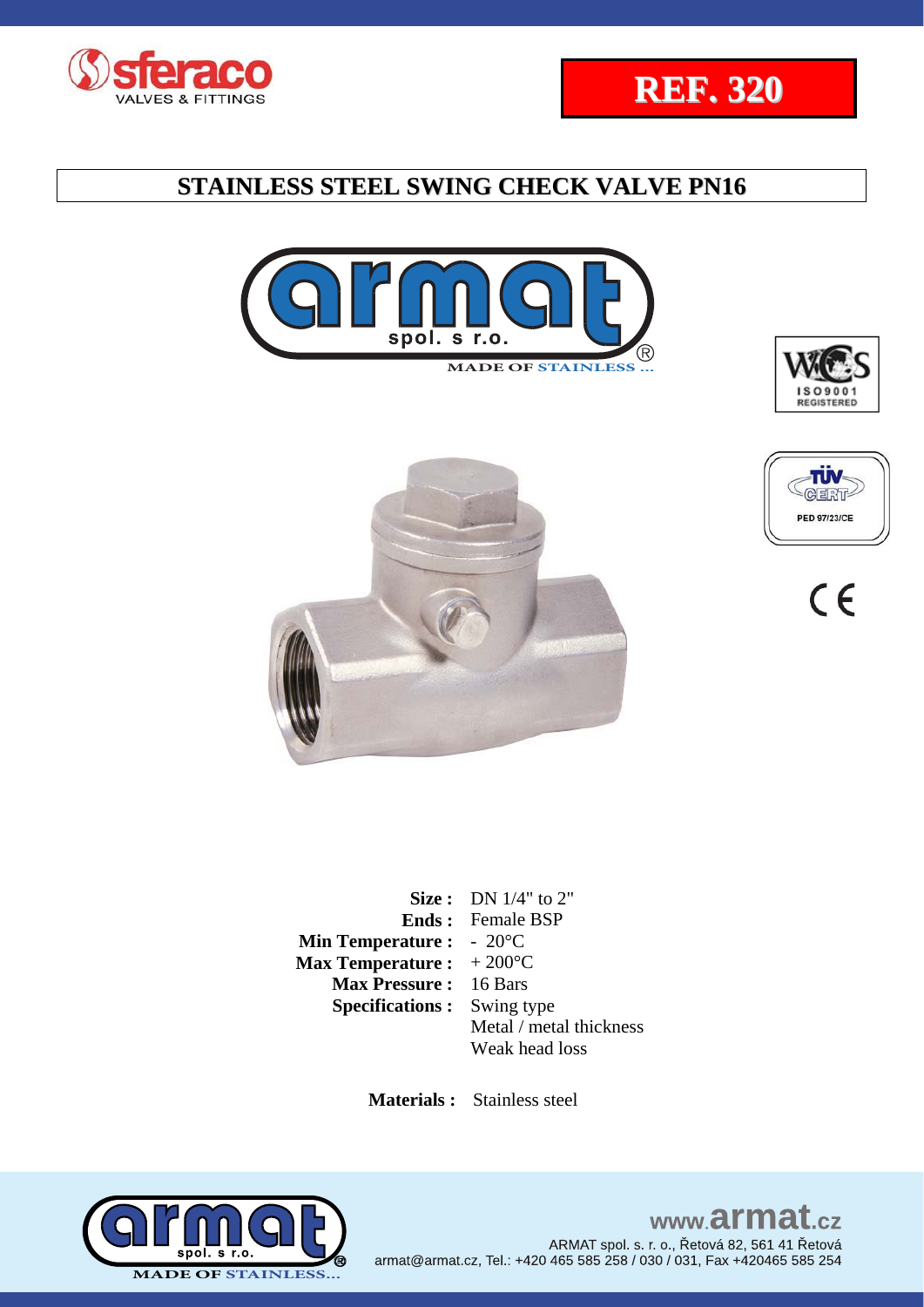



#### *SPECIFICATIONS :*

Vertical position with ascendant fluid or horizontal position Respect the flow direction indicated by the arrow Female cylindrical threaded BSP ends Swing type Metal / metal thickness

#### *USE :*

Chemical and pharmaceutical industries, petrochemical industries, hydraulic installation Min Temperature Ts : - 20°C Max Temperature Ts :+ 200°C Max Pressure Ps : 16 bars

#### *RANGE :*

Female cylindrical threaded BSP ends from DN 1/4" to DN 2"

#### *MATERIALS :*



| <b>Item</b> | <b>Designation</b><br><b>Materials</b> |                |  |  |  |  |
|-------------|----------------------------------------|----------------|--|--|--|--|
|             | Body                                   | ASTM A351 CF8M |  |  |  |  |
| 2           | <b>Bonnet</b>                          | ASTM A351 CF8M |  |  |  |  |
| 3           | <b>Disc</b>                            | ASTM A351 CF8M |  |  |  |  |
| 4           | <b>Stem</b>                            | SS 304         |  |  |  |  |
| 5           | Stem gasket                            | <b>PTFE</b>    |  |  |  |  |
| 6           | Bonnet gasket                          | <b>PTFE</b>    |  |  |  |  |



## www.armat.cz ARMAT spol. s. r. o., Řetová 82, 561 41 Řetová

armat@armat.cz, Tel.: +420 465 585 258 / 030 / 031, Fax +420465 585 254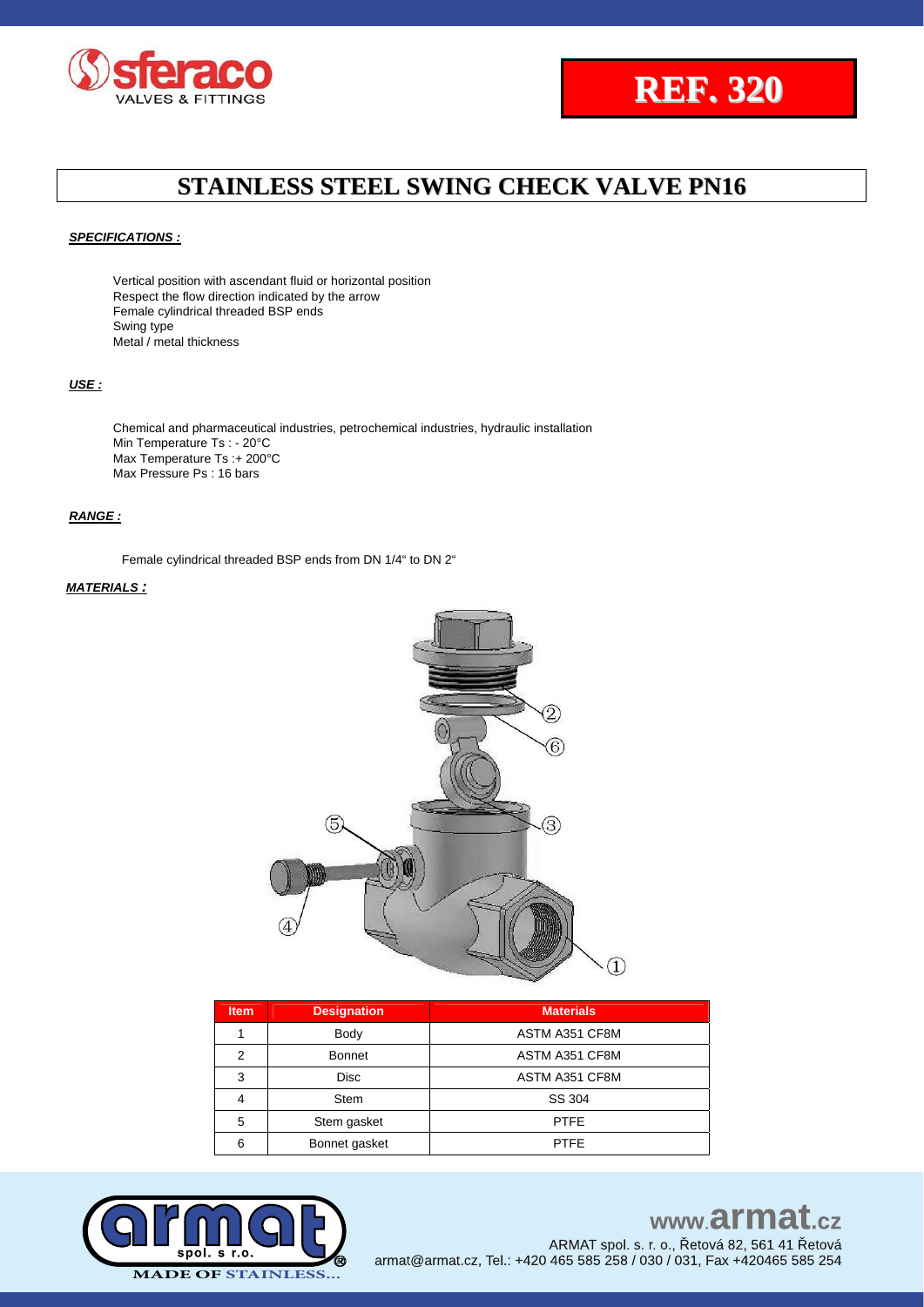



*SIZE ( in mm ) :* 



| Ref. | <b>DN</b>   | 1/4"  | 3/8"  | 1/2"  | 3/4"  | 1"    | 1"1/4 | 1"1/2 | 2 <sup>ii</sup> |
|------|-------------|-------|-------|-------|-------|-------|-------|-------|-----------------|
| 320  | ØΡ          | 10    | 12    | 15    | 20    | 25    | 32    | 38    | 50              |
|      | ►           | 65    | 65    | 65    | 80    | 90    | 103   | 120   | 141             |
|      | н           | 42    | 42    | 45.5  | 53.5  | 56.5  | 61    | 70.5  | 76.5            |
|      | W (on flat) | 24    | 24    | 27    | 34    | 42    | 49    | 57    | 69              |
|      | Weight (Kg) | 0.280 | 0.264 | 0.320 | 0.530 | 0.750 | 1.030 | 1.590 | 2.310           |



www.armat.cz ARMAT spol. s. r. o., Řetová 82, 561 41 Řetová armat@armat.cz, Tel.: +420 465 585 258 / 030 / 031, Fax +420465 585 254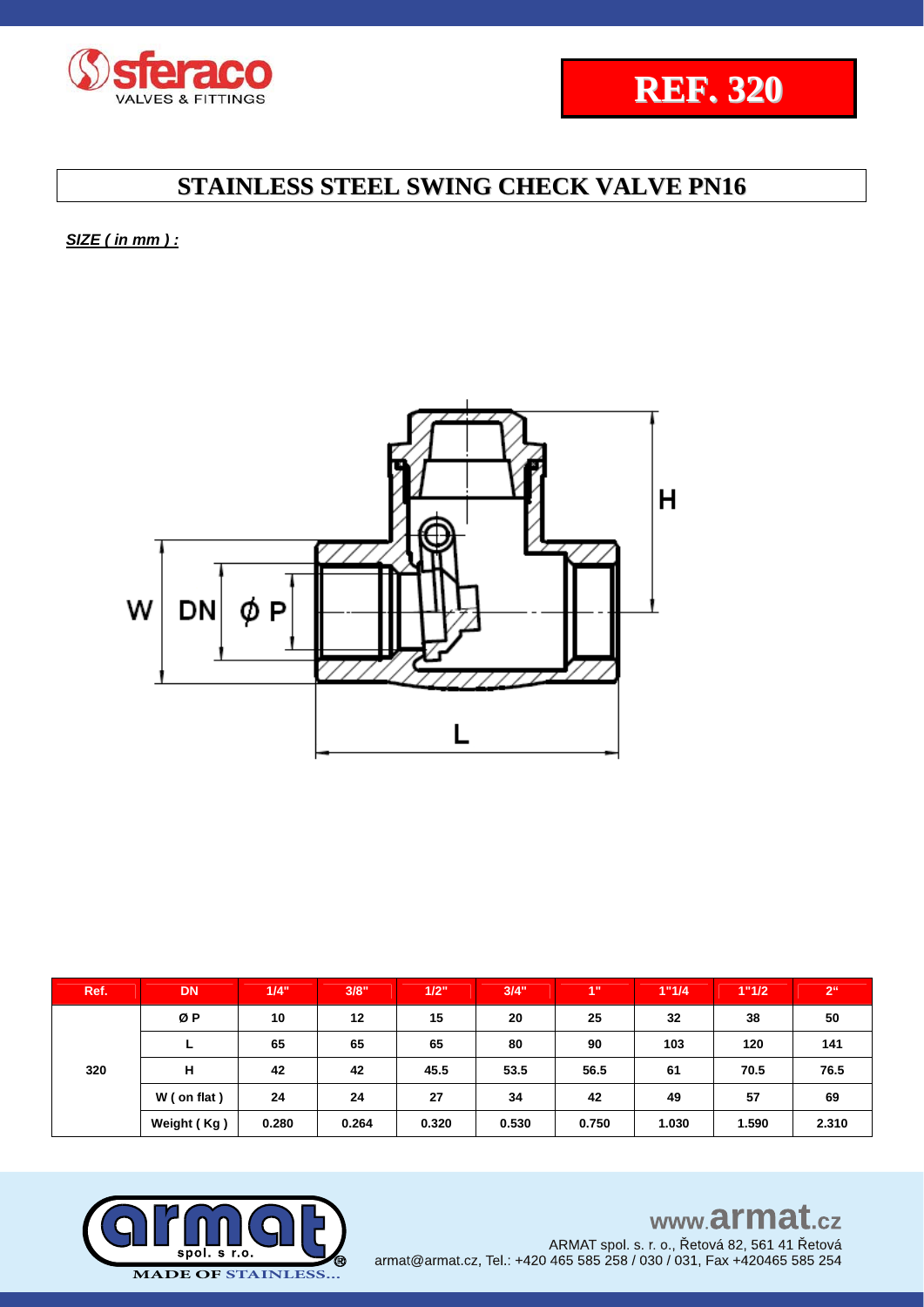



#### *STANDARDS :*

Fabrication according to ISO 9001 : 2008

DIRECTIVE 97/23/CE : CE N° 0035 Risk Category III Module H

Threaded cylindrical female BSP ends according to ISO 228-1

*INSTALLATION POSITIONS :*

**Vertical position (** ascendant fluid ) **Horizontal position Horizontal position** 





**ADVICE :** Our opinion and our advice are not guaranteed and SFERACO shall not be liable for the consequences of damages. The customer must check the right choice of the products with the real service conditions.



## www.armat.cz ARMAT spol. s. r. o., Řetová 82, 561 41 Řetová

armat@armat.cz, Tel.: +420 465 585 258 / 030 / 031, Fax +420465 585 254